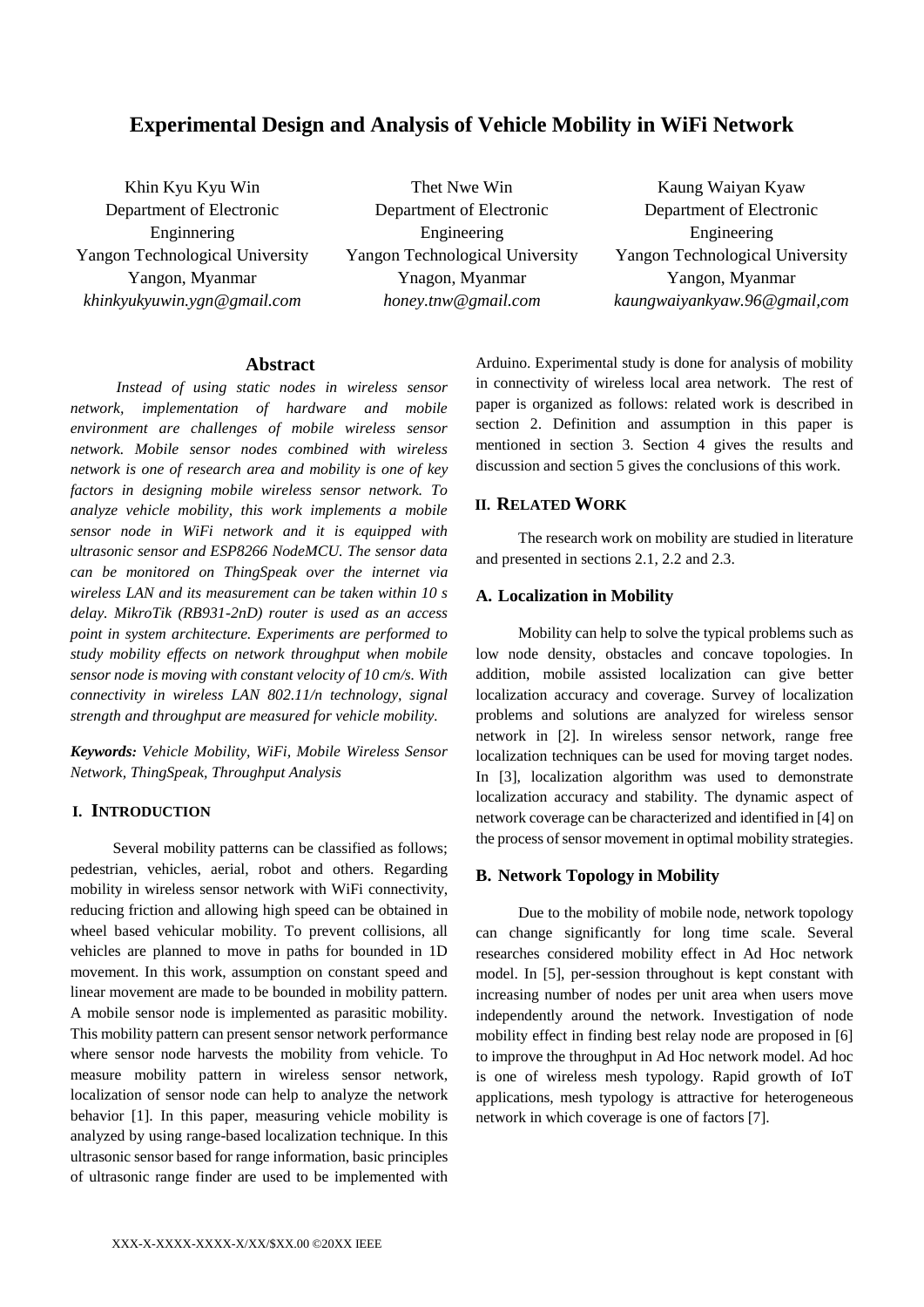### **C. Mobility in Wireless Sensor Network**

Data drive is the main difference between sensor network and mobile Ad Hoc network. Instead of using static sensor node in network, mobile sensor nodes are necessary in real applications. In [8], mobility, typology and localization are key factors in designing mobile wireless sensor network. The mobility and sharing of internet enabled wireless sensor network are analyzed for specific applications [9]. Hardware cost is one of design challenges for implementing mobile sensor node in wireless sensor network. Nowadays, microcontroller-based sensor nodes are easily implemented with additional unit of localization finder to be implemented a mobile sensor node.

#### **III. DEFINITION AND ASSUMPTIONS**

In this section, definition and some models that used in this paper is introduced.

#### **A.Throughput**

Throughput of the network is the sum of per-node throughput for all nodes in a network. Per-node throughput of  $\lambda$ (n) bits/s can be defined as the time average of transmitted bits by each node to its destination [10]. In this work, destination is gateway router. In a network, per-node throughput capacity is of order of f(n) bits per second if a deterministic constant  $0 < c1 < +\infty$ .

# **B. Network Model**

Assumption in this network is that all n mobile sensor nodes are independently and randomly distributed in defined area. To localize parasitic mobility, generated traffic denoted as  $\lambda(n)$  bits/s at each sensor node is dependent of vehicle mobility process. A mobile sensor node sends a packet directly to fixed router if it is within transmission range of mobile sensor node.

#### **C.Random Direction Mobility Model**

In this mobility model, mobile sensor node must travel within defined area at a constant speed and direction. After the nodes pause, a new direction and velocity is chosen randomly and then the process will repeat [11]. The parameters for point-to-point segment *i* is as random variables with the following uniform distributions:

- Absolute angle  $\varphi_i = \Phi$  : uniform  $[0, 2\pi]$
- Distance traveled  $l_i = L$ : uniform[Lmin, Lmax]
- The speed  $v_i = V$ : uniform[Vmin, Vmax]
- The pause  $t_i = T : uniform[Tmin, Tmax]$

# **IV. TESTS AND RESULTS**

To summarize the entire system work in Fig. 1, the system comprises three portions: wireless mobile sensor node, fixed router and monitoring server.



**Figure 1. Flow chart for system process**

Wireless mobile sensor node senses the distance between it and the facing obstacles by using an ultrasonic sensor. Fixed router receives the packages from mobile sensor node and routes them to the destination. And the ThingSpeak IoT analytic platform is used as a monitoring service provider in this system.

All the router configuration is managed with the use of Winbox software. For local network, IP address of Mikrotik router is set to 172.20.23.17 with a subnet mask of 255.255.255.240 whose prefix is (/28). DHCP server is configured in the router. For WiFi interface, configuration includes WiFi hotspot creating and setting authentication features for wireless protocol IEEE 802.11. For monitoring sensor data on ThingSpeak, a new channel is created after creating user account. Unique channel ID 774771 is used in testing and the feed data of channel can be viewed with private access or public access. There are two API keys and feed data is imported as a CSV file format. For connectivity of ThingSpeak server and NodeMCU, ThingSpeak library is installed in the Aurdino IDE software.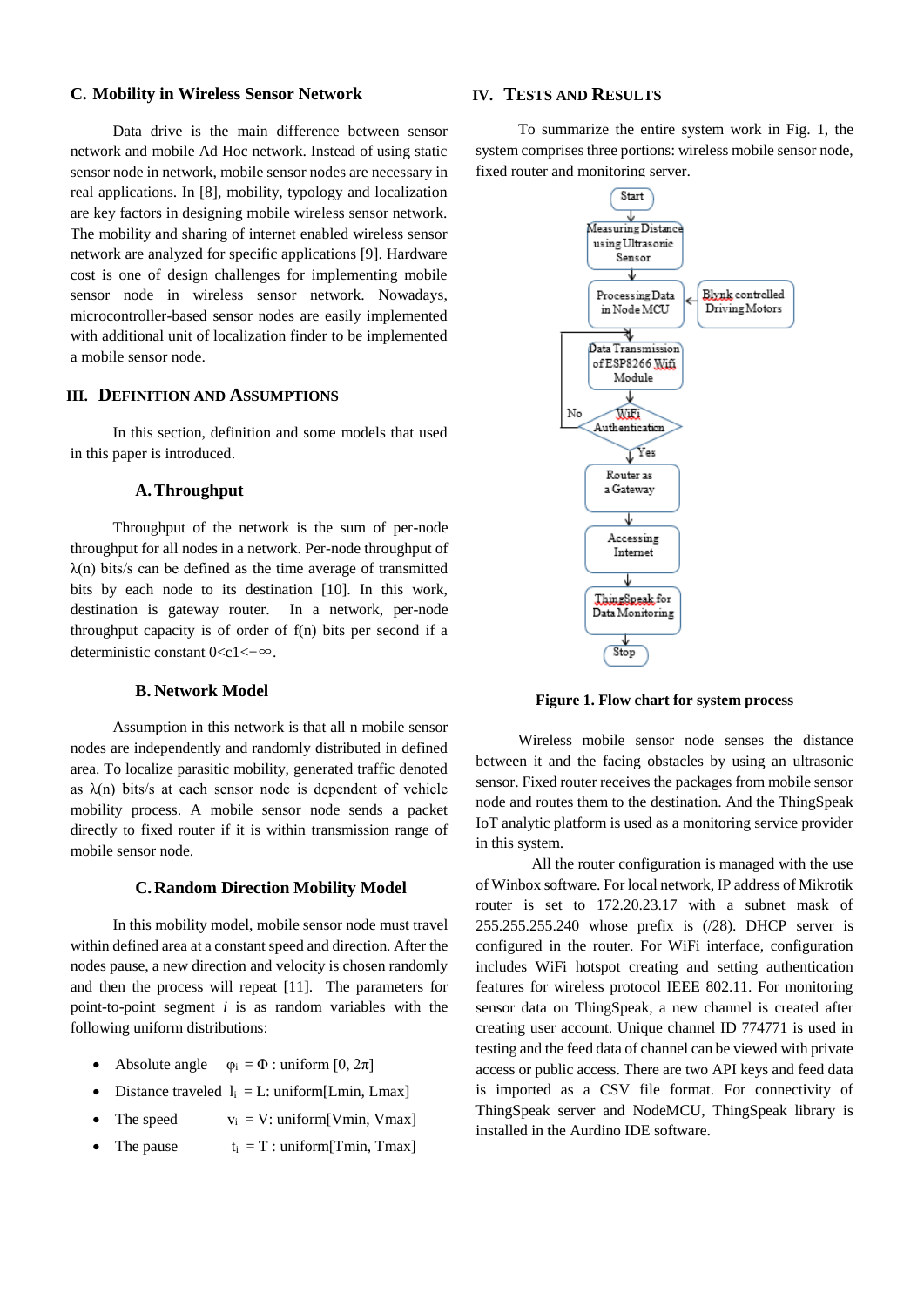## **A. System Description**

The system shown in Fig. 2 is developed to measure and analyze the throughput of wireless network, according to measured distance while moving one mobile node in this network.



**Figure 2. System architecture**

The vehicle is moved in WiFi network as mobile sensor node. It is constructed by using ultrasonic sensor and ESP8266 NodeMCU WiFi module. Ultrasonic sensor is used to measure the distance when mobile sensor node is moving. Blynk application is implemented to control mobile sensor node and it can also command desired movement of node deployment. NodeMCU from the mobile sensor node, motor controlling via phone, two laptops (one is for sensor data monitoring and the other is for network performance monitoring) are connected to WiFi via fixed router. This router is configured by IEEE 802.11n wireless LAN. The sensor data (distance measured) from the ultrasonic sensor is sent to ThingSpeak sever. NodeMCU transmits these sensor data to ThingSpeak via the router shown in Fig. 3.

And measured distance data is monitored with one laptop that is connected to WiFi via the router. The throughput and signal strength of the network is measured and it is monitored by using WinBox software shown in Fig. 4. From these data, the mobility pattern of this network is analyzed according to measured range information from ultrasonic sensor.



**Figure 3. Monitoring moving distance on ThingSpeak**



**Figure 4. Monitoring throughput and signal strength**

### **B. Testing Environment**

In this work, 30 feet path from starting point to end point (at fixed router) distance is specified between fixed router and mobile sensor node. Testing environment 1 is less friction than testing environment 2 shown in Fig. 5. For these two testing, constant speed of vehicle is set as 10 cm/s. Ultrasonic sensor HC-SR04 can be used to measure distance in range of 2 cm-400 cm with accuracy of 3 mm. This sensor module is needed to trigger for signal transmission by using NodeMCU. NodeMCU reads arrival time between triggering and received echo. The speed of sound from ultrasonic sensor is around 340 m/s. When the system starts, sensor releases ultrasonic waves and gather return echo after hitting the obstacle. Based on round trip time, distance can be calculated.



**Figure 5. Testing in environment 1 and 2**

#### **C.Discussions**

By analyzing test results within one-minute data collection, distance 1 from mobility of vehicle on the floor with less friction cannot be the same as actual distance. Distance 2 from mobility of vehicle on the floor with more friction can be approximately the same as actual distance shown in Fig. 6. In Fig. 7 and Fig. 8, signal strengths and throughput from two different testing are plotted with collected data time. Based on these results, changes in signal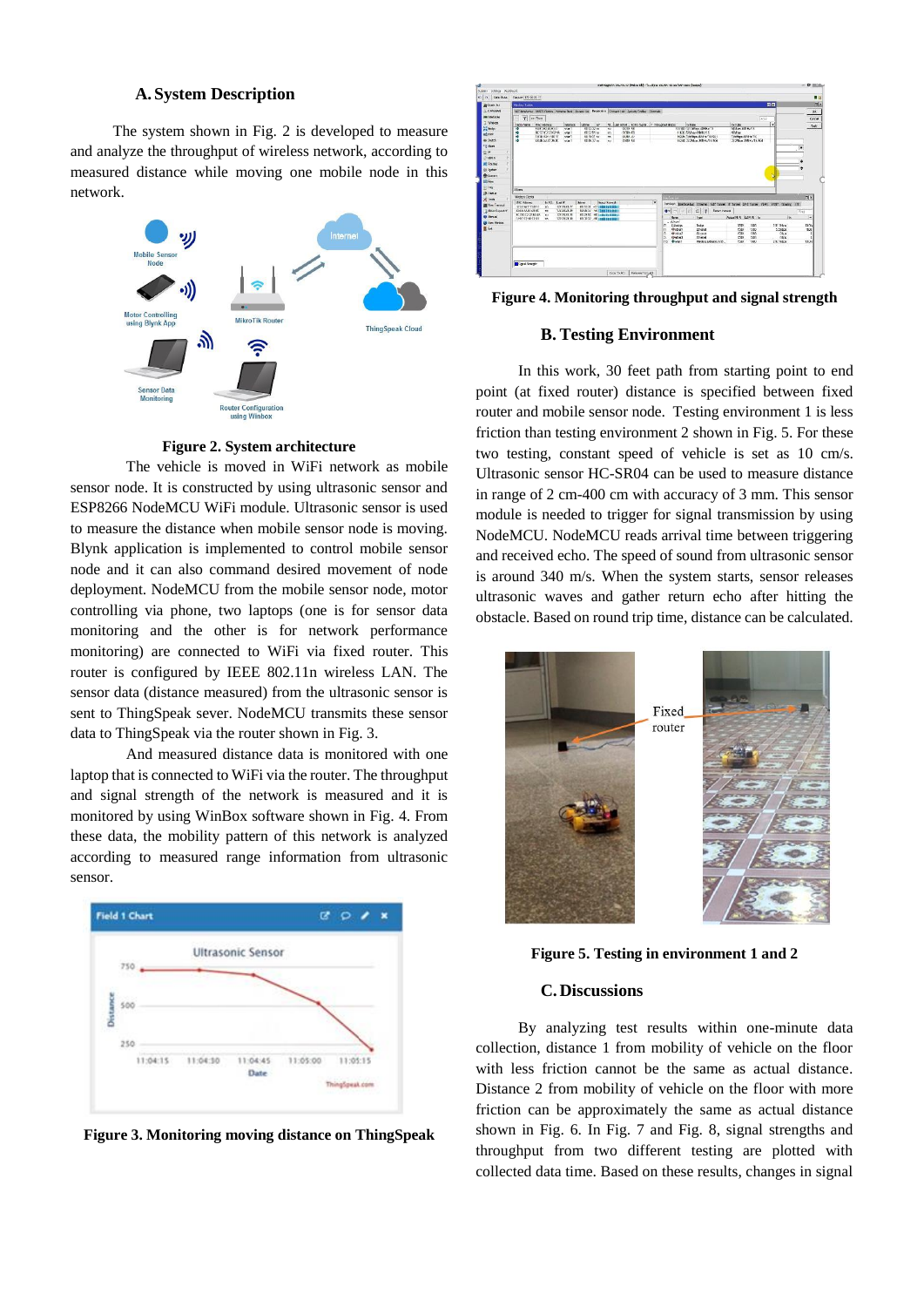strengths and per-node throughout is approximately the same for two different testing. It can be seen that changes in signal strength and throughput are approximately constant in random direction mobility model. Reason for testing with constant vehicle speed in this mobility testing is to be focused on friction and frictionless environment. If variable speed is used in testing mobility, it is necessary to consider several parameters for suitable control technique and stability. Thus, this work was initially implemented and tested with mobile vehicle node without variable speed control program.



**Figure 6. Results of moving distance in environment 1 and 2**



**Figure 7. Results of signal strength in environment 1 and 2**



**Figure 8. Results of throughput in environment 1 and 2**

Based on measured results, per-node throughput changes gradually with distance except at initial start and final stop of mobile vehicle shown in Fig. 9 and Fig.10 in testing of two environments. The throughput at each distance

seem nearly the same because vehicle mobility is stable in limited small range. Signal strength is almost stable with time and distance for two environment shown in Fig. 11 and Fig. 12. In this case, vehicle control is needed to consider for stable motion along defined path. It can be seen that network throughput may be affected by measuring moving distance collected from ultrasonic sensor equipped with moving vehicle in WiFi network. The IEEE 802.11n support a maximum theoretical throughput of 600 Mbps. But some routers can support theoretical maximums of 150, 300 or 450 Mbps depending on their configuration. The measured throughput from two different testing is in the range of 80 to 120 Mbps. It is lower than maximum theoretical throughput. This would be occurred when there will be some factors such as interference, packet delay and network workload.



**Figure 9. Plotting throughput versus distance for environment 1**



**Figure 10. Plotting throughput versus distance for environment 2**



**Figure 11. Plotting signal strength versus distance for environment 1**